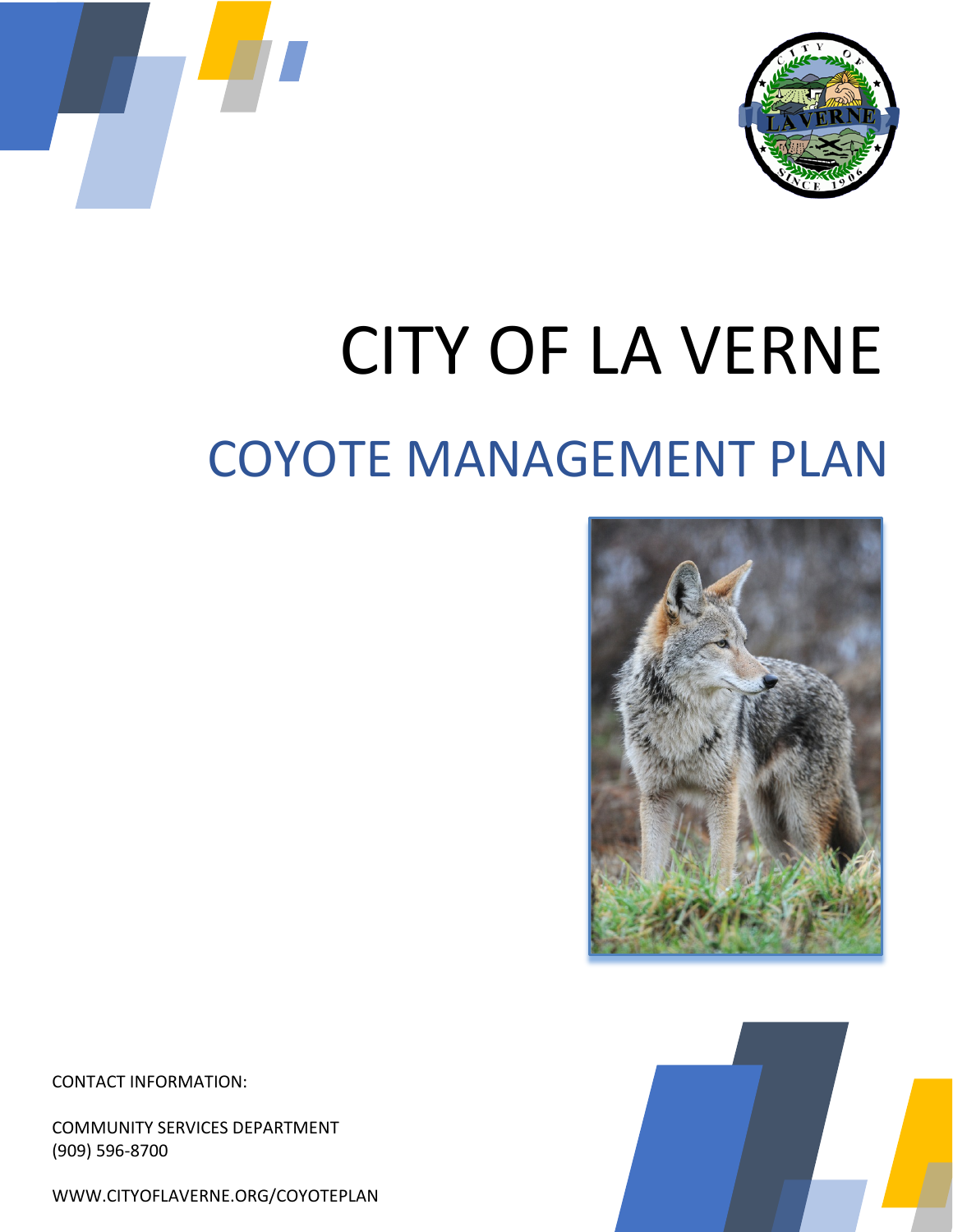#### **SECTION 1: INTRODUCTION**

The goal of the La Verne Coyote Management Plan isto discourage the habituation of coyotes in an urban environment by using education, behavior modification, and a robust human/coyote reporting and responding system. The recommended actions in this Plan are designed to increase communities' knowledge and understanding of how coyotes behave and to make clear how such behavior can be managed or reduced to eliminate human conflicts with coyotes. The ultimate goal of coyote behavior modification is to encourage the natural relocation of coyotes to their native environment.

The overall intent of this framework is to provide guidance for dealing with coyotes in the City of La Verne. This Plan has also been modeled after plans that were successfully utilized by other municipalities in Southern California. This Plan does not supersede federal, state, county, and city regulations and policies.

As recommended by the California Department of Fish and Wildlife (CDFW) and the Regional Coyote Management Framework (RCMF) is guided by the following principles:

- Human safety is a priority in managing human-coyoteinteractions.
- Coyotes serve an important role in San Gabriel Valley's ecosystems by helping to control rodent populations.
- Preventive practices are crucial to minimizing potential interactions and encounters with coyotes.
- Solutions for coyote conflicts must address both problematic coyote behaviors and the human behaviors that invite them.
- Non-selective coyote removal programs are ineffective for reducing coyote population sizes or preventing human-coyote conflicts in the long run.
- Region wide programs that involve residents can improve coexistence among humans, coyotes, and pets.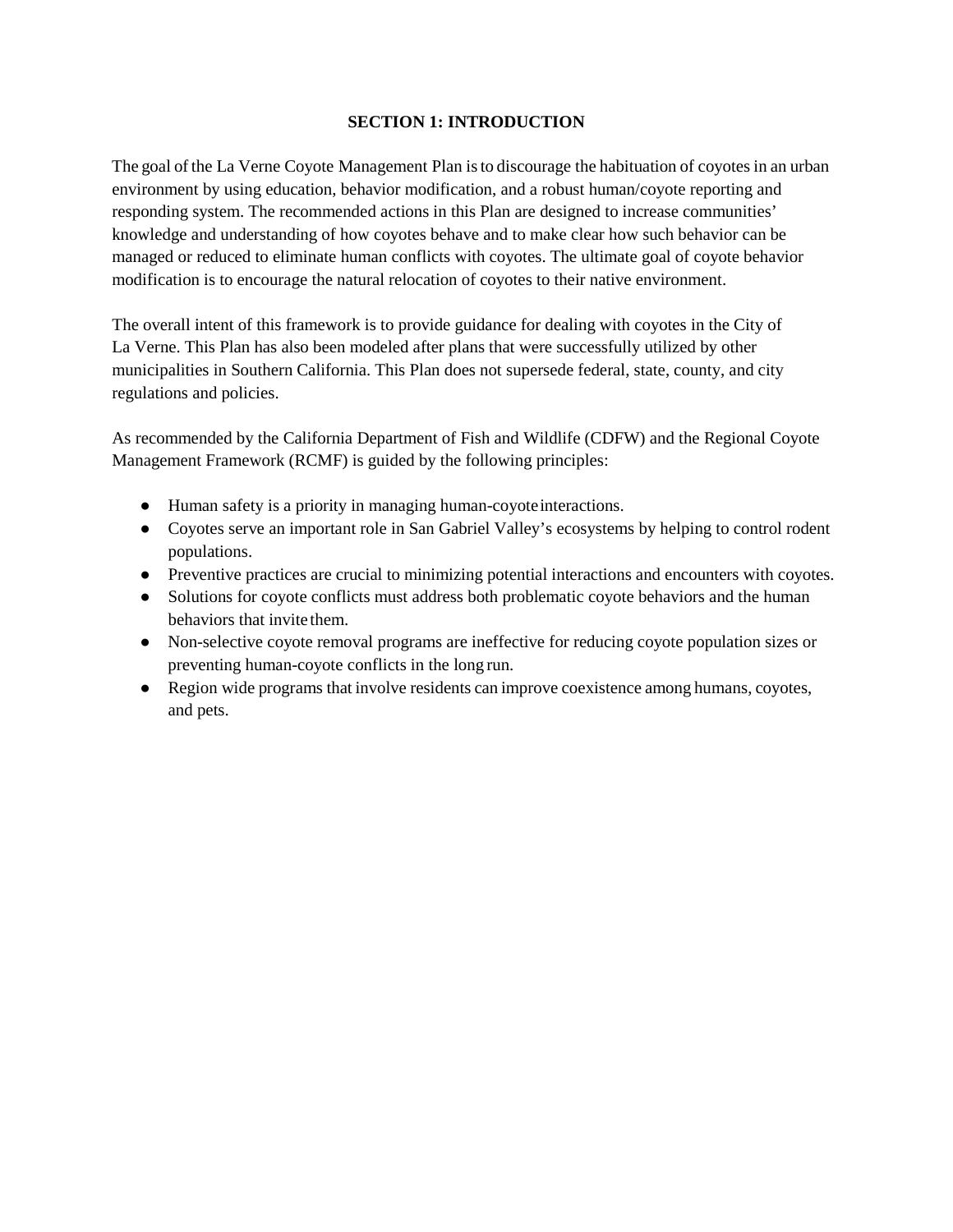#### **SECTION 2: COYOTE MANAGEMENT STRATEGY**

The strategy for managing coyotes is based on balancing respect and protection of wildlife without compromising public safety. The main strategy is a multi-focused approach consisting of public education, enforcement, and reporting.

#### *PUBLIC EDUCATION*

Coyote awareness education is critical for residents to make informed decisions regarding their safety, properties, and pets by decreasing attractants, reshaping coyote behavior, and creating reasonable expectations of normal coyote behavior. Dissemination of information to residents, businesses, and schools will be accomplished through the use of the City's website, recreation brochure social media, school flyers, community meetings, such as coyote management workshops, and other direct and indirect public outreach campaigns.

Learning how to properly and effectively respond to a coyote encounter empowers residents and supports reshaping undesired coyote behavior. The public should understand what normal coyote behavior is when living in close proximity with coyotes. For example, vocalization (coyote calls) is a normal and acceptable behavior that does not indicate aggression.

It is recommended for the City to host trainings and provide education workshops in communities with high human-coyote interactions. We are also encouraged to provide information regarding coyotes to educate the residents and households residing in areas with high coyote sightings.

## *ENFORCEMENT*

The act of feeding wildlife is known to lead to an increase in wildlife activity. Feeding can attract coyotes and their prey to an area leading to an increased likelihood of creating habituated coyotes and resulting in increased coyote-human interactions. California law prohibits feeding wildlife, including coyotes.

#### *REPORTING*

A four tier safety response plan has been developed to provide a mechanism for identifying and classifying different levels of human-coyote interactions. This response plan serves as a regional approach to identify different types of coyote behaviors.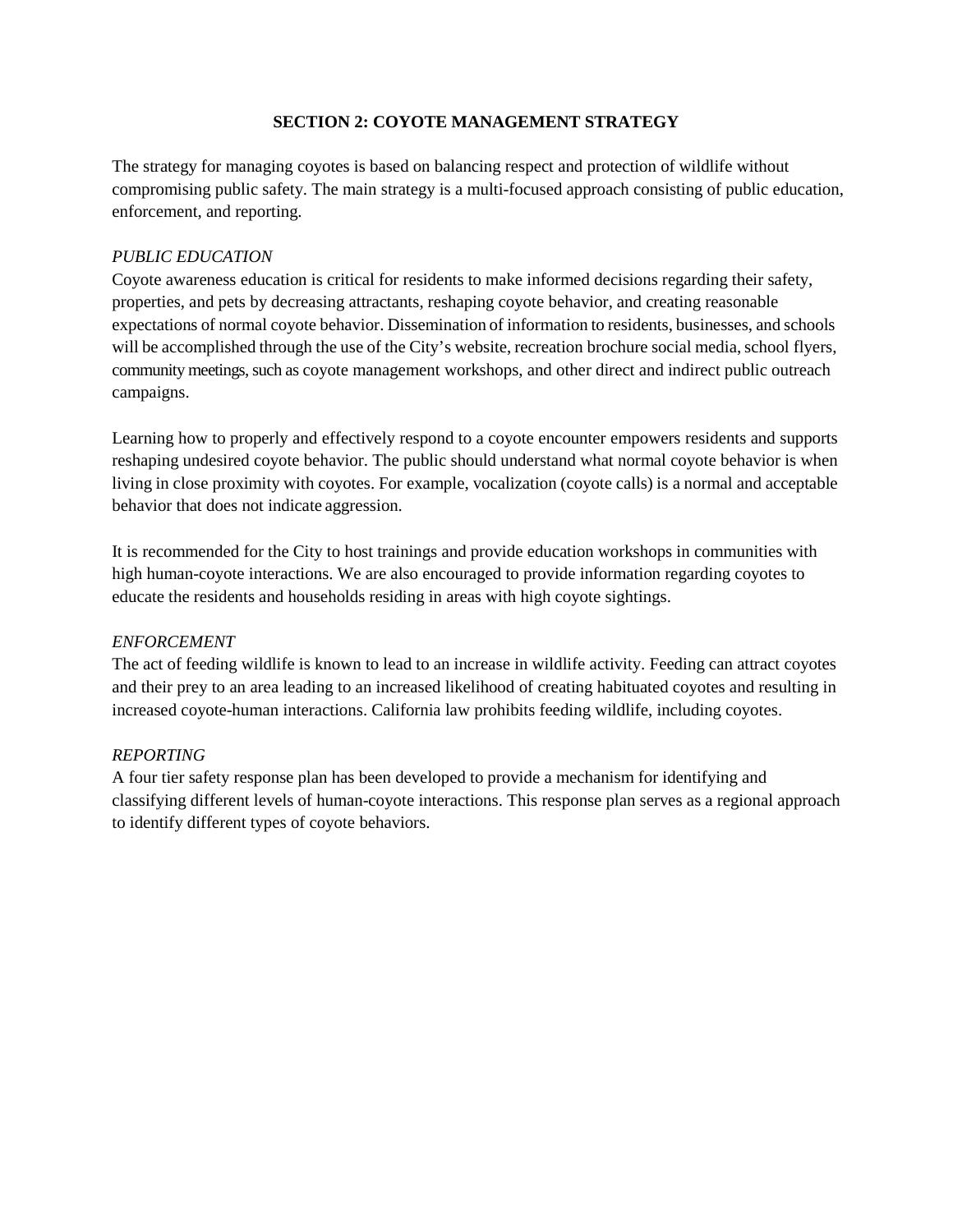#### **SECTION 3: COYOTE ATTRACTANTS**

While attacks on humans are extremely rare, urban landscape development, intentional and unintentional feeding, pet-related incidents, and media attention have led some residents to fear coyotes. It is important to note that attacks on free-roaming and unattended small pets are normal coyote behavior and do not necessarily indicate a danger for humans. Coyotes usually become habituated when they learn and associate people and/or neighborhoods with sources of food.

Residents may reinforce this behavior by acting inappropriately when they see a coyote. Steps must be taken to address safety concerns and misconceptions and to ensure appropriate responses to potential threats to human safety. It is important to keep in mind that coyotes have always been in and around La Verne and other parts of Southern California.

#### **Coyotes are drawn to urban and suburban areas for the following reasons:**

*FOOD* – Urban areas provide a bounty of natural food choices for coyotes that primarily eat rodents. However, coyotes can be further attracted into suburban neighborhoods by human-associated food, such as pet food, unsecured compost or trash, and fallen fruit in parks and yards. Intentional and unintentional feeding can lead coyotes to associate humans with sources of food, which can result in negative and aggressive interactions among coyotes, people, and pets.

To reduce food attractants in urban and suburban area, residents should be educated to:

- Never hand-feed or otherwise deliberately feed acoyote.
- Avoid feeding pets outside and remove sources of pet food and water in outdoor settings. If feeding pets outside is necessary, remove the feeding bowl and any leftover foodpromptly.
- Never compost any meat or dairy products unless the compost is fullysecured.
- Maintain good housekeeping, such as regularly raking areas around bird feeders, to help discourage coyote activity near residences.
- Remove fallen fruit from the ground.
- Keep trash in high-quality containers with tight-fittinglids.
- Only place trash bins curbside during the morning of trash collection. If left out overnight, trash bins are more likely to be tipped over and broken into by coyotes.
- Seal food waste, such as meat scraps or leftover pet food, before discarding the waste into trash bins.

*WATER* – Urban areas provide a year-round supply of water in the form of storm water impoundments and channels, artificial lakes, irrigation, swimming pools, and pet water dishes, which support both coyotes and their prey. In dry conditions, water can be as alluring as food. Residents should remove outdoor water bowls/cans and secure fountains, pools, andjacuzzis.

*SHELTER* – Parks, greenbelts, open spaces, sumps, golf courses, buildings, sheds, decks, and crawl spaces increase the amount and variability of cover for coyotes. They allow coyotes to safely and easily remain close to residents, pets, homes, and businesses without detection. Coyotes may take advantage of available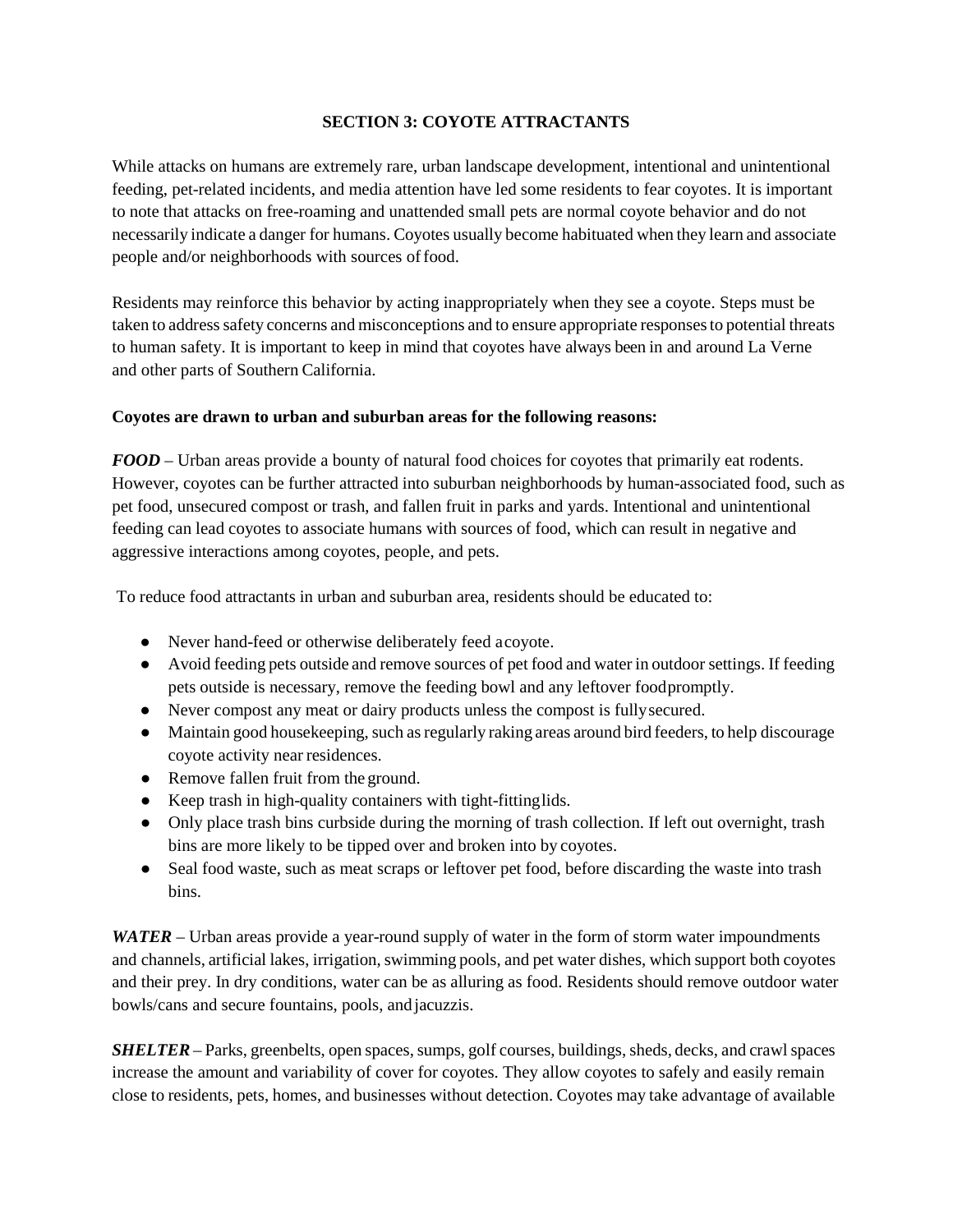spaces under sheds or decks for use as a den, thereby bringing them into close contact with residents and pets.

*UNATTENDED PETS* – Coyotes primarily eat small mammals, such as mice and rats; however, they will also prey on slightly larger mammals such as rabbits and groundhogs. Animals that are approximately the same size as a groundhog or rabbit, especially unattended outdoor cats and small dogs, may attract coyotes into neighborhoods.

- The best way to minimize risk to pets from covotes (and the other dangers of outdoor life such as cars, disease, and other wildlife) is to keep small pets indoors, only let them outside in a secured enclosure, or when they are accompanied by a person and under the control of a leash and harness that is less than six feetlong.
- It is important to either keep dogs on a leash that is six feet long or shorter when outdoors or to stay within six feet of them when outside. Coyotes may view a dog on a leash longer than six feet as an unattended pet. Attacks on free-roaming small cats or dogs are normal coyote behavior and do not indicate a danger for humans. A free-roaming pet is considered as an unattended domestic pet outside of its enclosed yard or area.
- Although attacks on larger dogs are rare, coyotes may often attack a large dog when they feel that their territory is threatened. This generally occurs during the coyote breeding season, which takes place from January through March. During this time, it is especially important to not leave dogs outside unattended and to keep them on leashes (six feet long or less) when in publicareas.

*FERAL CATS* – While residents who feed feral cats are often concerned that coyotes might prey on the cats, the act of feeding feral cats may cause more harm than good, as coyotes often frequent these locations. Resident should not feed feral cats to avoid attracting coyotes into their neighborhoods. Although it can be difficult for residents to protect feral cats from coyotes, the following tips can be helpful:

- Do not feed feral cats.
- If feral cats frequent your neighborhood, please contact Inland Valley Humane Society at (909) 632-9777.
- Haze coyotes seen near feral cat locations. Making coyotes feel uncomfortable will encourage them to stay out of the area.

Other domestic animals kept outside, such as rabbits and chickens, may also be viewed as prey by coyotes. Protect outdoor animals from coyotes and other predators with protective fencing and sturdy cages.

Residents are encouraged to use the Yard Audit Checklist as a tool to help recognize and remove attractants in their yards and neighborhoods.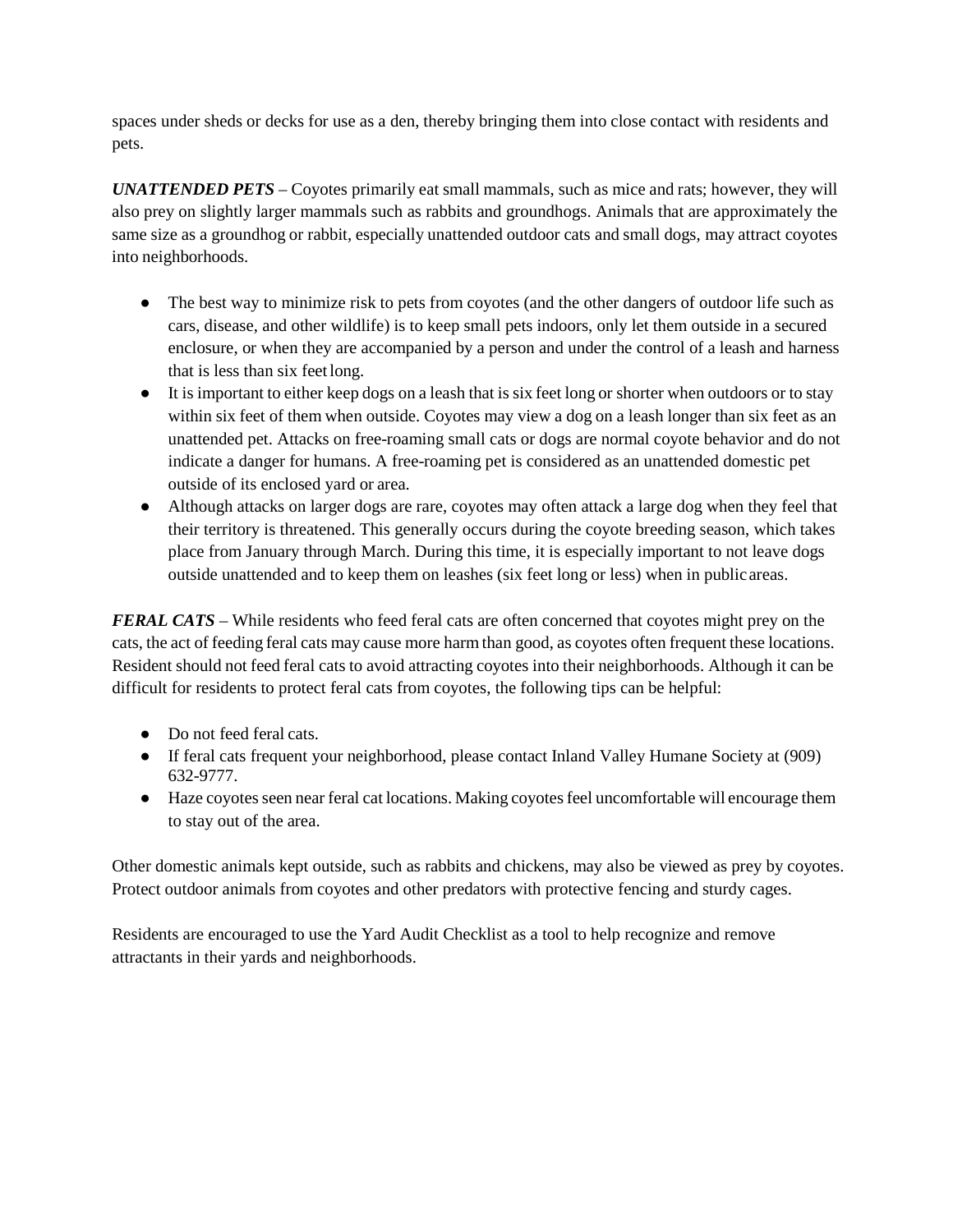#### **SECTION 4: HAZING AND BEHAVIOR CHANGE**

Some coyotes have become too comfortable in the close proximity of residents. To safely coexist, residents must modify their behavior to shape coyote behavior. Habituated coyote behavior needs to be reshaped to encourage coyotes to avoid contact with residents andpets.

Hazing, also known as "fear conditioning" or "scaring," is the process that facilitates this change and is, by necessity, a community response to negative encounters with coyotes. The more an individual animal is hazed, the more effective hazing is in changing coyotebehavior.

Hazing employs immediate use of deterrents to move an animal out of an area or discourage an undesirable behavior or activity. Deterrentsinclude whistles,loud noises, spraying water, bright lights, throwing objects, waving arms, and shouting. Hazing can help maintain a coyote's fear of humans and discourage them from neighborhoods, such as backyards and play areas.

Hazing is not intended to harmor damage animals, humans or property, but to change the coyote's behavior. A coyote, similar to a dog, will not know that the behavior it is engaging in is unwanted unless some type of message is sent and reinforced repeatedly. Behavioral change also involves human activities such as identifying and removing attractants and protecting pets responsibly. If a human sees a coyote in an urban area and does not respond in any way, a message opposite of hazing is conveyed to the coyote.

#### *GOALS OF HAZING*

It is not economically and ecologically efficient to eradicate coyotes from the urban ecosystem. Hazing is part of a long-term plan to create safe and acceptable living situations, increase understanding of coyote behavior and reduce conflict between coyotes and people. Goals of hazing include:

- 1. To reshape coyote behavior to avoid human contact in an urban setting. Human behavior can shape animal behavior, in either a negative or positive manner. People living in close proximity to coyotes can remove coyote attractants, identify potentially dangerous situations for their pets and themselves, and respond in a manner designed to change coyotebehavior.
- 2. To provide residents information and tools to actively engage in reshaping coyote behavior and to support feeling safe in their parks and neighborhoods. This can be accomplished by teaching residents effective and appropriate hazing techniques.
- 3. To model hazing behavior and share accurate information about coyotes among other residents, friends, and family.
- 4. Monitor hazing to assessits effectiveness and determine if further action or more aggressive hazing is needed.
- 5. Develop long-term community-based hazing programs.

## *TRAINING PROGRAM*

The City of La Verne along with partners from California Department of Fish and Wildlife, Inland Valley Humane Society, and the County of Los Angeles will empower residents with methods to safely co-exist with wildlife.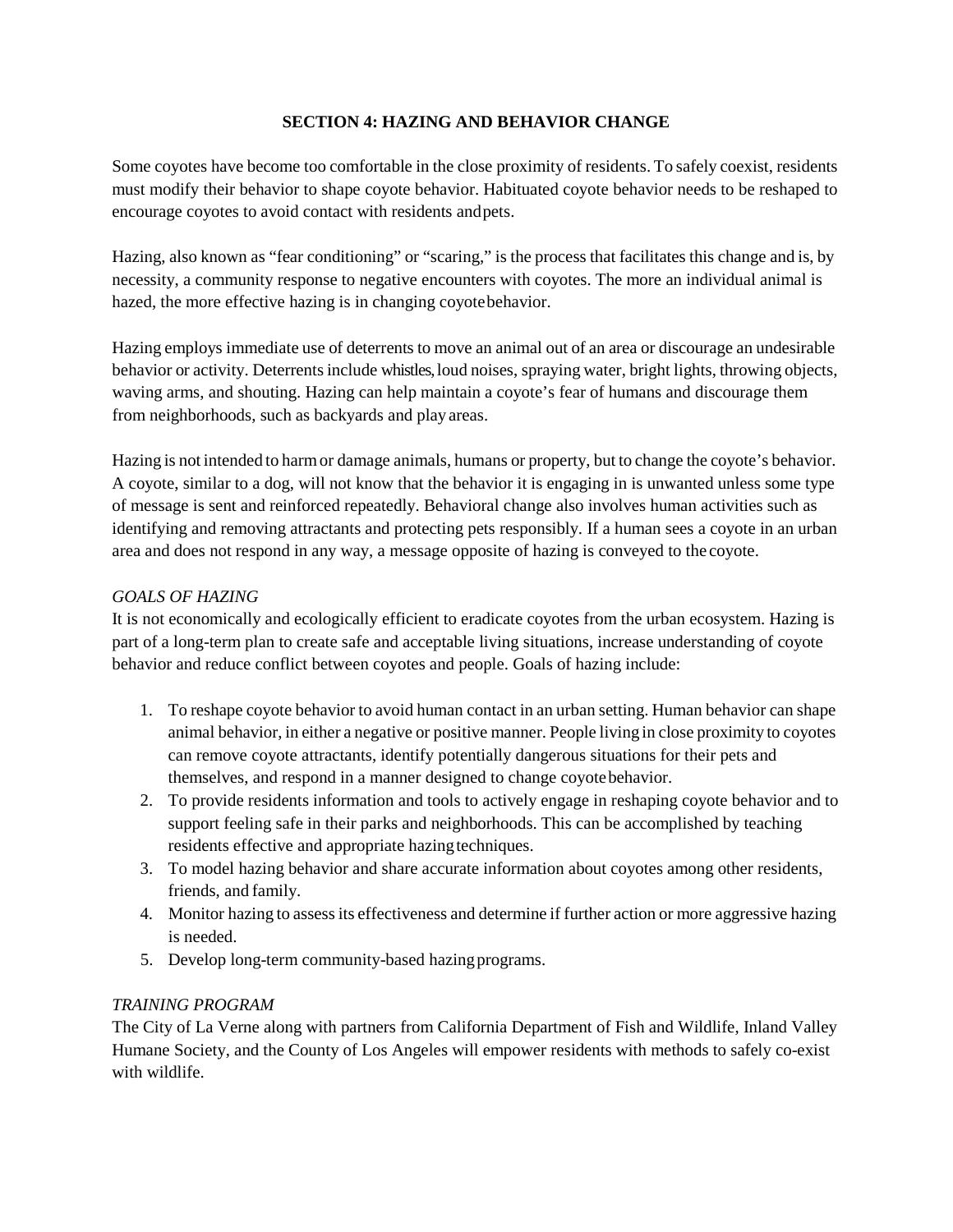Additionally, we are encouraged to promote CDFW's Wildlife Watch Program. More information regarding the Wildlife Watch Program can be found on https:[//www.wildlife.ca. /wildlife-watch .](http://www.wildlife.ca./wildlife-watch) Individuals and groups that are interested in participating in a hazing training program can contact their local Humane Society for a list of upcoming sessions:

• Inland Valley Humane Society: (909) 623-9777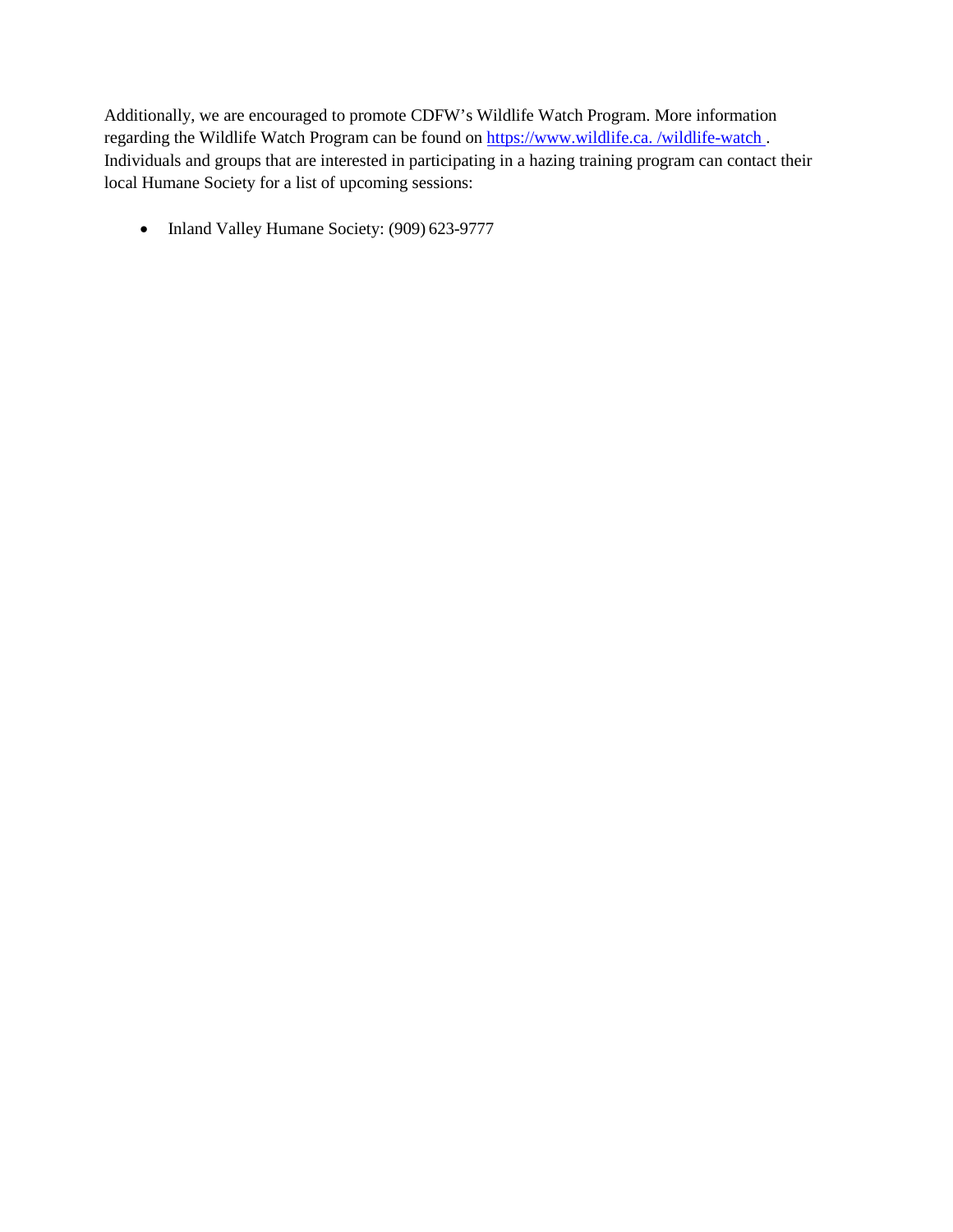#### **SECTION 5: ENFORCEMENT**

The act of feeding wildlife can attract coyotes and their prey to an area, leading to an increased likelihood of creating habituated coyotes and increased coyote-human interactions. California law prohibits feeding wildlife and local police departments will strictly enforce applicable state statutes pertaining to this activity.

The following are some of the applicable regulations that may be utilized as enforcement tools to discourage coyotes from proliferating in urbanized San GabrielValley:

# **CALIFORNIA CODE OF REGULATIONS TITLE 14. SECTION 251.1. HARASSMENT OF ANIMALS**

Except as otherwise authorized in these regulations or in the Fish and Game Code, no person shall harass, herd, or drive any game nongame bird or mammal or furbearing mammal. For the purposes of this section, harass is defined as an intentional act which disrupts an animal's normal behavior patterns, which includes, but is not limited to, breeding, feeding, orsheltering.

# **LOS ANGELES COUNTY CODE TITLE 10. SECTION 10.84.010. PROVIDING FOOD FOR CERTAIN RODENTS OR PREDATOR ANIMALS PROHIBITED**

It is unlawful to feed a non-domesticated rodent or non-domesticated mammalian predator as defined in this section, unless:

- The person is the owner of the animal and the animal is kept in accordance with the requirements of the State Department of Fish and Wildlife; or
- After notifying the responsible agency to pick up the animal, the person provides food to a trapped or injured animal.

For purposes of this chapter:

- 1. "Rodent" includes ground squirrels;
- 2. "Mammalian predators" include coyotes, raccoons, foxes, andopossums.

A violation of this section is a misdemeanor.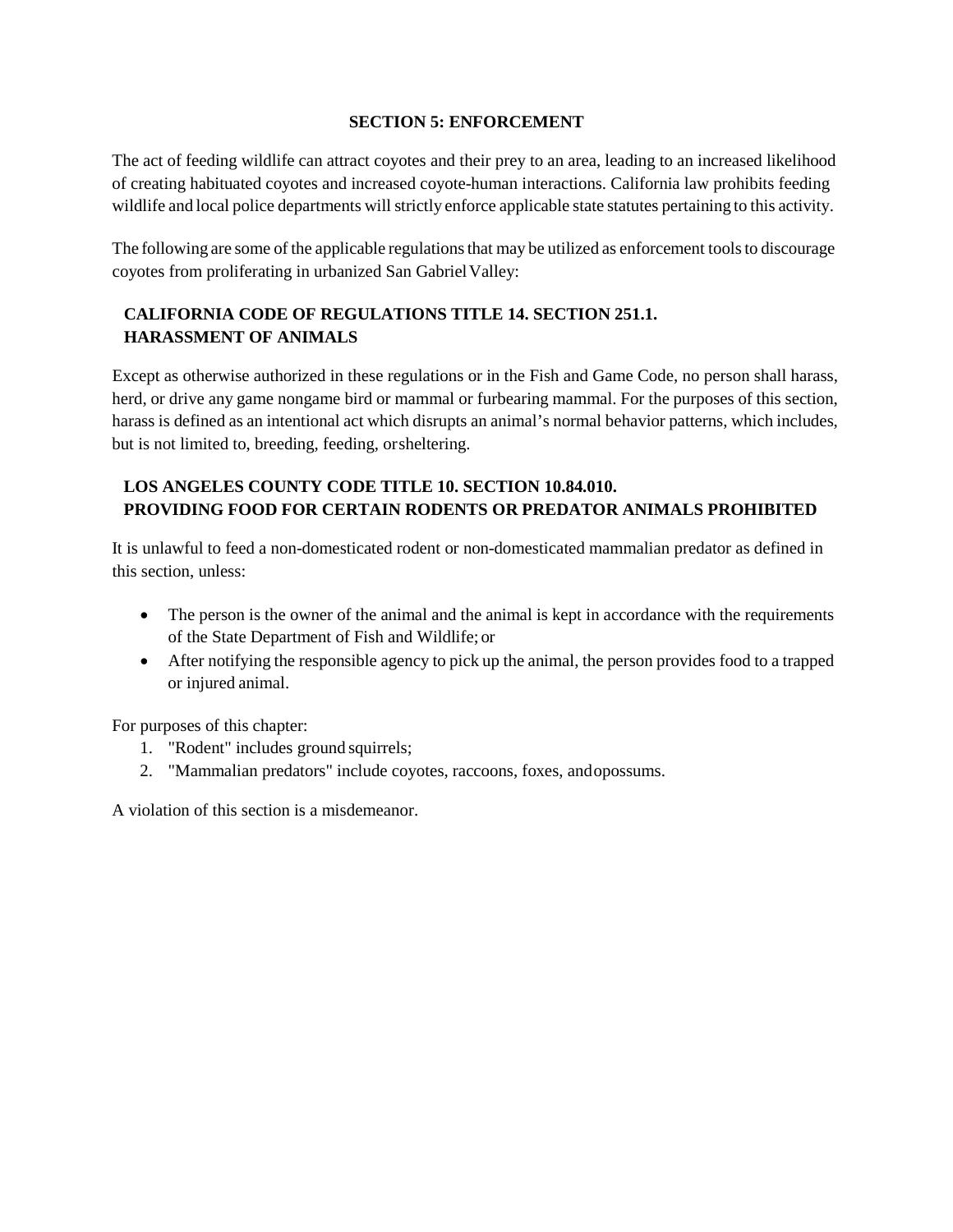#### **SECTION 6: SAFETY RESPONSE**

A tiered response plan identifies and classifies levels of human and coyote interactions. The City of La Verne adopted the 4-tier coyote response plan that is showcased below.

| <b>Coyote Action</b>                                                                                                                            | <b>Classification</b>                    | <b>Response</b>                                                                                                                                                                                           |  |
|-------------------------------------------------------------------------------------------------------------------------------------------------|------------------------------------------|-----------------------------------------------------------------------------------------------------------------------------------------------------------------------------------------------------------|--|
| Coyote heard                                                                                                                                    | Unobserved<br><b>Level Green</b>         | Provide educational materials and info on normal coyote<br>behavior                                                                                                                                       |  |
| Coyote observed moving in<br>area                                                                                                               | Sighting<br><b>Level Green</b>           | Provide education materials and info on normal coyote<br>behavior                                                                                                                                         |  |
| Coyote observed resting in<br>area                                                                                                              | Sighting<br><b>Level Green</b>           | Educate on hazing techniques, what to do tips                                                                                                                                                             |  |
| Coyote observed resting in<br>area with people present                                                                                          | <b>Sighting</b><br><b>Level Yellow</b>   | If area is frequented by people, educate on normal behavior and<br>haze to encourage animal to leave. Look for and eliminate<br>attractants.                                                              |  |
| Coyote<br>entering a<br>yard<br>without pets                                                                                                    | <b>Sighting</b><br><b>Level Yellow</b>   | Educate on coyote attractants, yard audit, provide hazing info                                                                                                                                            |  |
| Coyote entering a yard with<br>pets                                                                                                             | Encounter<br><b>Level Yellow</b>         | Educate on coyote attractants, yard audit, hazing info, pet<br>safety                                                                                                                                     |  |
| Coyote entering yard and<br>injuring or killing pet w/o<br>people present                                                                       | <b>Pet Attack</b><br><b>Level Orange</b> | Gather info on specific animals involved, report circumstances,<br>educate on coyote attractants, yard/neighborhood audits,<br>hazing, pet safety                                                         |  |
| biting or injuring<br><b>Pet Attack</b><br>Coyote<br>unattended pet/pet on leash<br><b>Level Orange</b><br>onger than 6' with people<br>present |                                          | Gather info on specific animals involved, report circumstances,<br>educate on coyote attractants, yard/neighborhood audits,<br>hazing, pet safety                                                         |  |
| Coyote<br>following<br>or<br>approaching a person w/o pet<br>(Stalking)                                                                         | <b>Encounter</b><br><b>Level Red</b>     | Educate on hazing techniques and what to do tips.<br>Removal/euthanasia considered if there is no response from the<br>coyote to aggressive hazing, and there is evidence of recurrence.                  |  |
| Coyote<br>following<br>or<br>approaching a person & pet<br>(Stalking)                                                                           | <b>Encounter</b><br><b>Level Red</b>     | Educate on hazing techniques and what to do tips and pet safety.<br>Removal/euthanasia considered if there is no response from the<br>coyote to aggressive hazing, and there is evidence of<br>recurrence |  |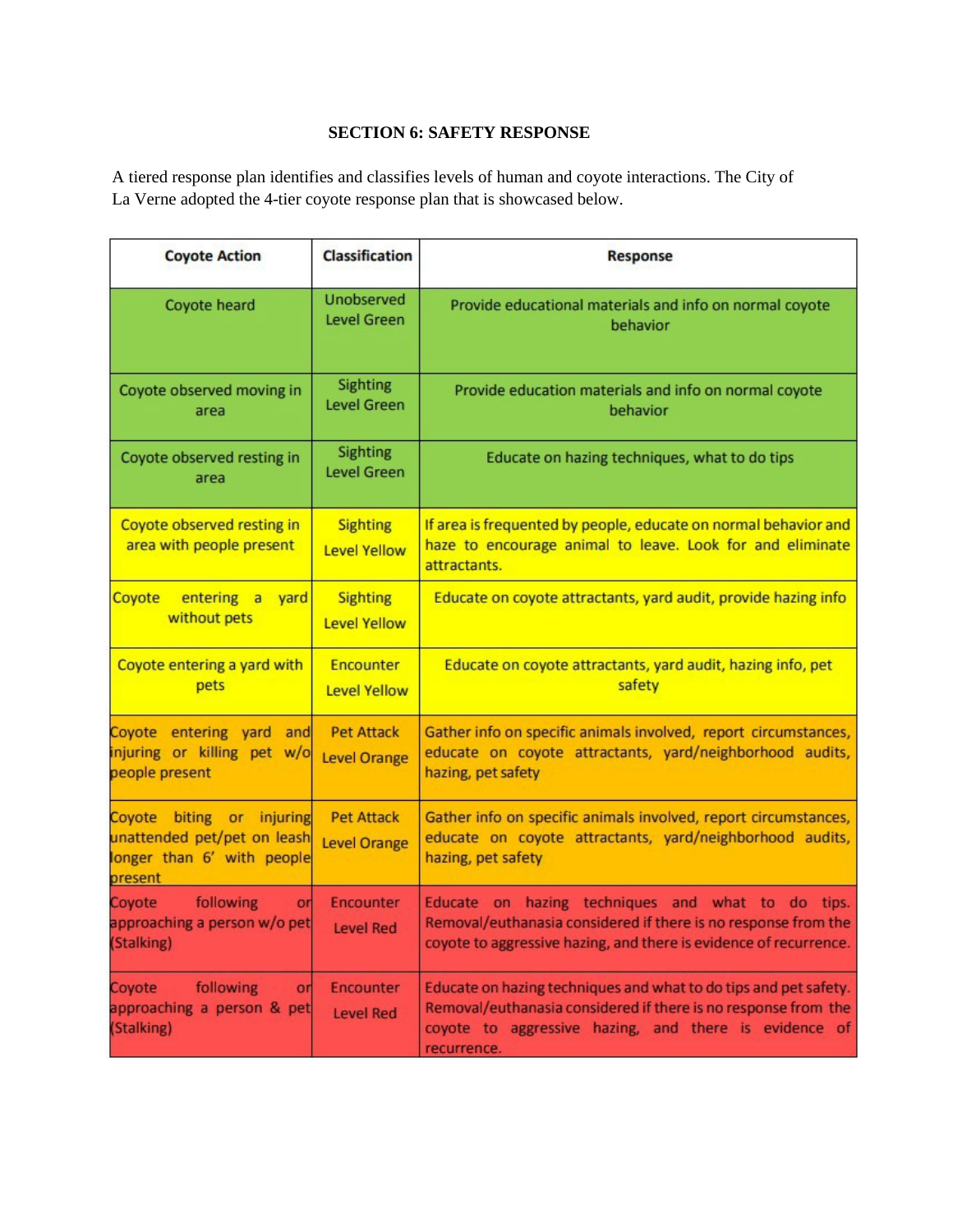| Coyote entering yard or<br>home with people & pets, no<br>injury occurring                        | Encounter<br>Level Red         | Gather info on specific animals involved, document<br>educate on<br>circumstances,<br>coyote<br>attractants,<br>yard/neighborhood audits, hazing, pet safety. Removal/<br>euthanasia considered depending on specific circumstances.                                                                            |
|---------------------------------------------------------------------------------------------------|--------------------------------|-----------------------------------------------------------------------------------------------------------------------------------------------------------------------------------------------------------------------------------------------------------------------------------------------------------------|
| Coyote biting or injuring<br>attended pet/pet on leash 6'<br>or less                              | Pet Attack<br><b>Level Red</b> | Gather info on specific animals involved, document<br>circumstances, educate on coyote attractants, yard/<br>neighborhood audits, hazing, pet safety. City staff will inform the<br>Los Angeles County Department of Agricultural Weights and<br>Measures. Removal/euthanasia recommended.                      |
| Coyote aggressive, showing<br>back fur raised.<br>teeth,<br>lunging,<br>nipping<br>w/o<br>contact | <b>Threat Level</b><br>Red     | Gather info on specific animals involved, report circumstances,<br>educate on coyote attractants, yard/ neighborhood audits,<br>aggressive hazing, pet safety. City staff will inform the Los<br>Angeles County Department of Agricultural Weights and<br>Measures. Removal/euthanasia recommended.             |
| Coyote biting or injuring<br>person                                                               | <b>Attack Level</b><br>Red     | Identify and gather information on specific animal involved,<br>report circumstances, educate on coyote attractants, yard/<br>neighborhood audits, hazing, and pet safety. City staff will<br>inform the Los Angeles County Department of Agricultural<br>Weights and Measures. Removal/euthanasia recommended. |

If a human is attacked and physically injured by a coyote, the City will work with the Los Angeles County Department of Agricultural Weights and Measures, which will be the lead investigating agency to thoroughly investigate the incident, to identify and remove the responsible coyote. As a last resort, lethal removal will also be considered if there is a public safety issue with a coyote threatening residents—only after a thorough investigation and identification of the offending coyote.

Since coyotes are considered as "non-game wildlife," any resident or homeowners' association can, at their own expense, initiate action to protect themselves and their private property from coyote attacks within the limits of the law regarding trapping and hunting.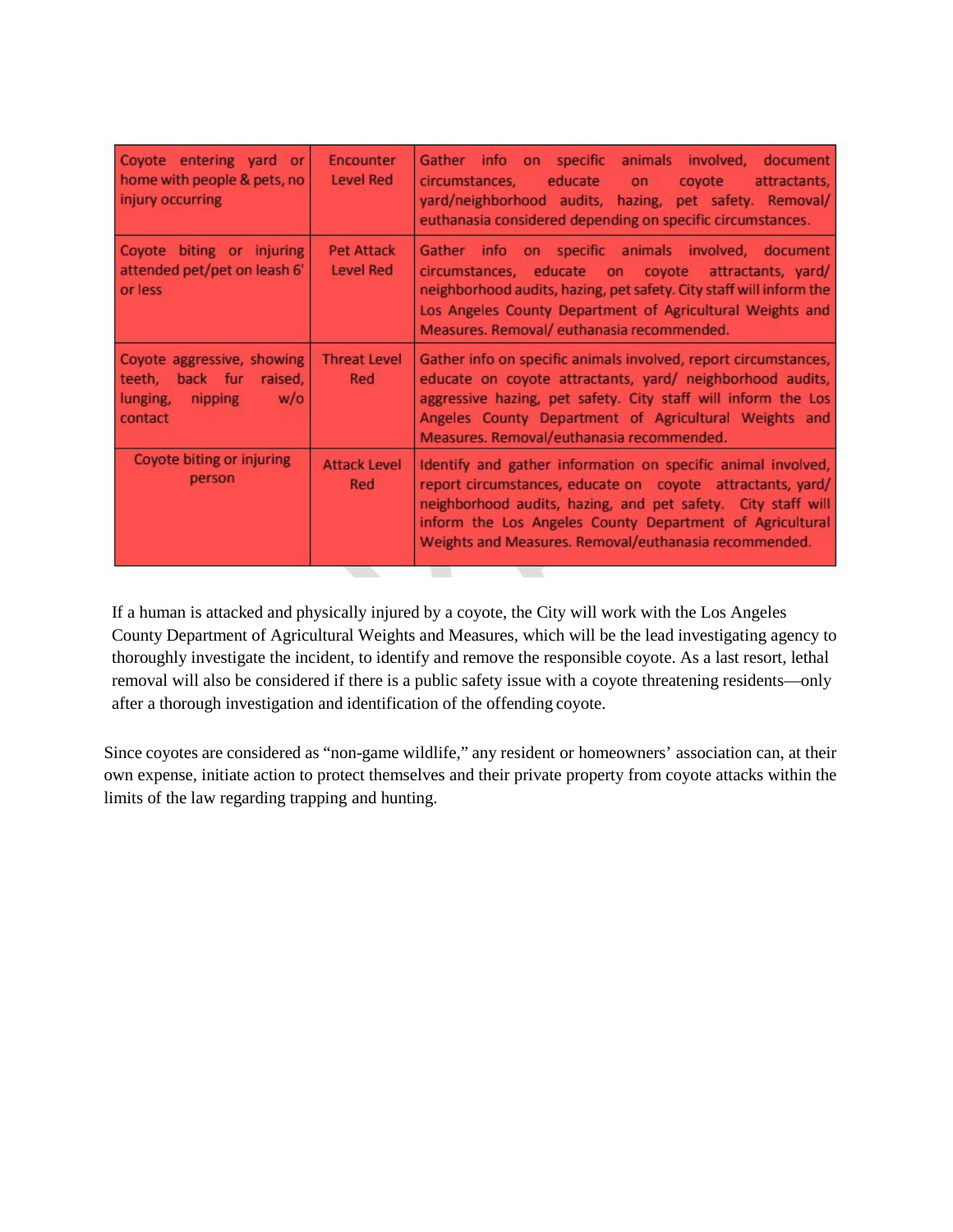#### **SECTION 7: Monitoring and Collecting Data**

Monitoring and data collection are critical components of an effective Coyote Management Plan. This is best accomplished with the input from both residents and City officials. The purpose of monitoring humancoyote interactions is to document where coyotes are frequently seen and to identify human-coyote conflict hotspots, if they exist.

Gathering specific data on incidents will allow for targeting of educational campaigns and resident workshops, as well as the ability to measure success in reducing conflicts over time. It provides a repository for reported coyote activity, real-time alerts to stay abreast of reported activities, and GIS mapping by zip code. Residents may view coyote encounters in the La Verne area by visiting www.cityoflaverne/coyoteplan.